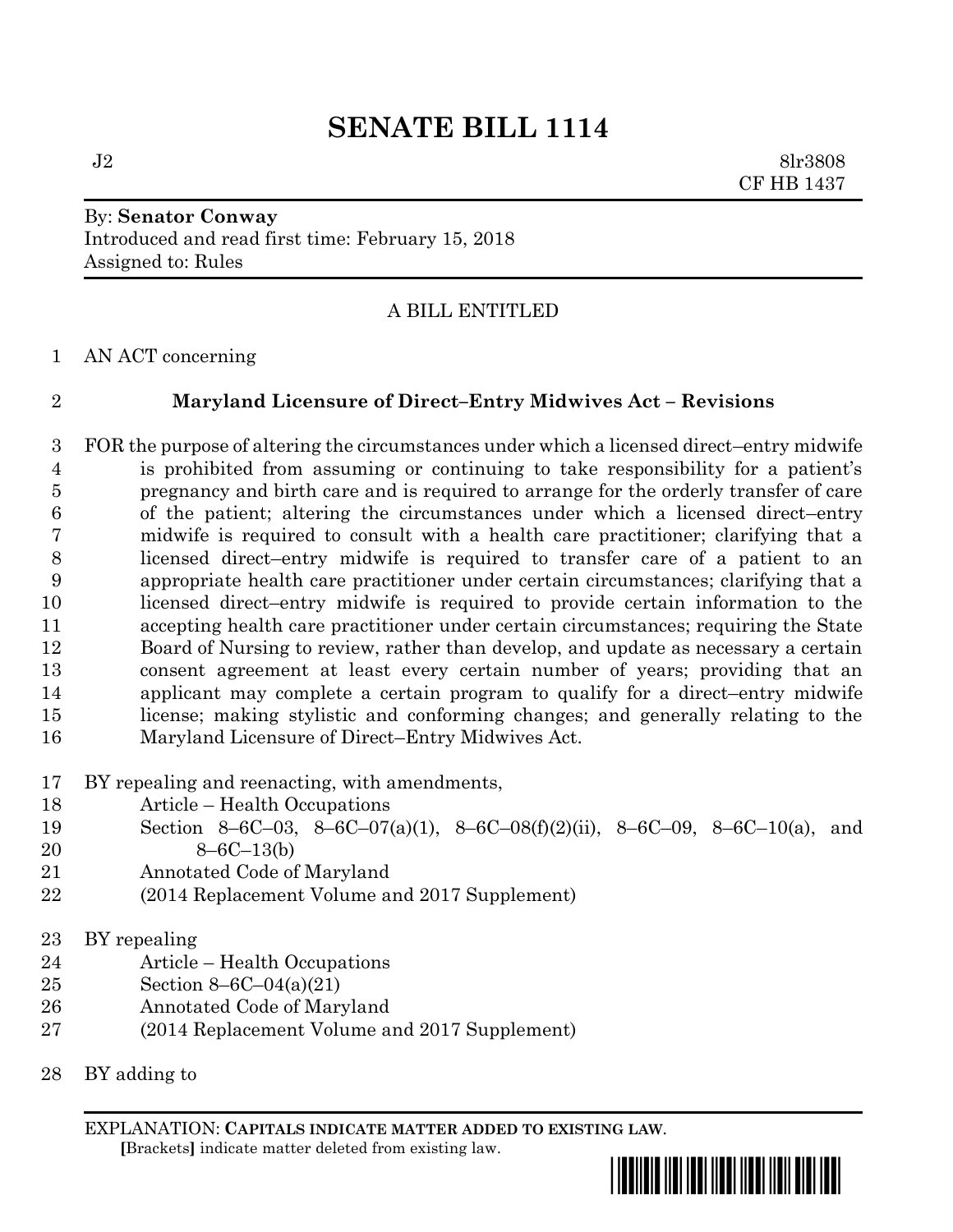| <b>SENATE BILL 1114</b> |
|-------------------------|
|                         |

| 1<br>$\overline{2}$<br>$\boldsymbol{3}$<br>$\overline{4}$ |                             |      | Article – Health Occupations<br>Section $8-6C-04(a)(21)$<br>Annotated Code of Maryland<br>(2014 Replacement Volume and 2017 Supplement)                                                                                                                                                                                                                                                                                                                                                                                                                                                                          |
|-----------------------------------------------------------|-----------------------------|------|------------------------------------------------------------------------------------------------------------------------------------------------------------------------------------------------------------------------------------------------------------------------------------------------------------------------------------------------------------------------------------------------------------------------------------------------------------------------------------------------------------------------------------------------------------------------------------------------------------------|
| 5<br>6                                                    |                             |      | SECTION 1. BE IT ENACTED BY THE GENERAL ASSEMBLY OF MARYLAND,<br>That the Laws of Maryland read as follows:                                                                                                                                                                                                                                                                                                                                                                                                                                                                                                      |
| 7                                                         |                             |      | <b>Article - Health Occupations</b>                                                                                                                                                                                                                                                                                                                                                                                                                                                                                                                                                                              |
| 8                                                         | $8 - 6C - 03$ .             |      |                                                                                                                                                                                                                                                                                                                                                                                                                                                                                                                                                                                                                  |
| 9<br>10<br>11<br>12<br>13<br>14<br>15                     |                             |      | A licensed direct-entry midwife may not assume or continue to take responsibility<br>for a patient's pregnancy and birth care and shall arrange for the orderly transfer of care<br>to a health care practitioner for a patient who is already under the care of the licensed<br>direct-entry midwife, if [a history of] any of the following disorders or situations is found<br>to be present at the initial interview or if any of the following disorders or situations<br>[become apparent through a patient history, an examination, or in a laboratory report]<br><b>OCCUR</b> as prenatal care proceeds: |
| 16                                                        |                             | (1)  | Diabetes mellitus, including uncontrolled gestational diabetes;                                                                                                                                                                                                                                                                                                                                                                                                                                                                                                                                                  |
| 17                                                        |                             | (2)  | Hyperthyroidism treated with medication;                                                                                                                                                                                                                                                                                                                                                                                                                                                                                                                                                                         |
| 18                                                        |                             | (3)  | Uncontrolled hypothyroidism;                                                                                                                                                                                                                                                                                                                                                                                                                                                                                                                                                                                     |
| 19<br>20                                                  | months;                     | (4)  | Epilepsy with seizures or antiepileptic drug use during the previous 12                                                                                                                                                                                                                                                                                                                                                                                                                                                                                                                                          |
| 21                                                        |                             | (5)  | Coagulation disorders;                                                                                                                                                                                                                                                                                                                                                                                                                                                                                                                                                                                           |
| 22                                                        |                             | (6)  | Chronic pulmonary disease;                                                                                                                                                                                                                                                                                                                                                                                                                                                                                                                                                                                       |
| 23<br>24<br>25<br>26                                      | midwifery care may proceed; | (7)  | Heart disease in which there are arrhythmias or murmurs except when,<br>after evaluation, it is the opinion of a physician licensed under Title 14 of this article or a<br>licensed nurse certified as a nurse–midwife or a nurse practitioner under this title that                                                                                                                                                                                                                                                                                                                                             |
| $\sqrt{27}$                                               |                             | (8)  | Hypertension, including pregnancy–induced hypertension (PIH);                                                                                                                                                                                                                                                                                                                                                                                                                                                                                                                                                    |
| 28                                                        |                             | (9)  | Renal disease;                                                                                                                                                                                                                                                                                                                                                                                                                                                                                                                                                                                                   |
| 29<br>30                                                  |                             | (10) | Except as otherwise provided in $\S 8-6C-04(a)(11)$ of this subtitle, Rh<br>sensitization with positive antibody titer;                                                                                                                                                                                                                                                                                                                                                                                                                                                                                          |
| 31                                                        |                             | (11) | Previous uterine surgery, including a cesarean section or myomectomy;                                                                                                                                                                                                                                                                                                                                                                                                                                                                                                                                            |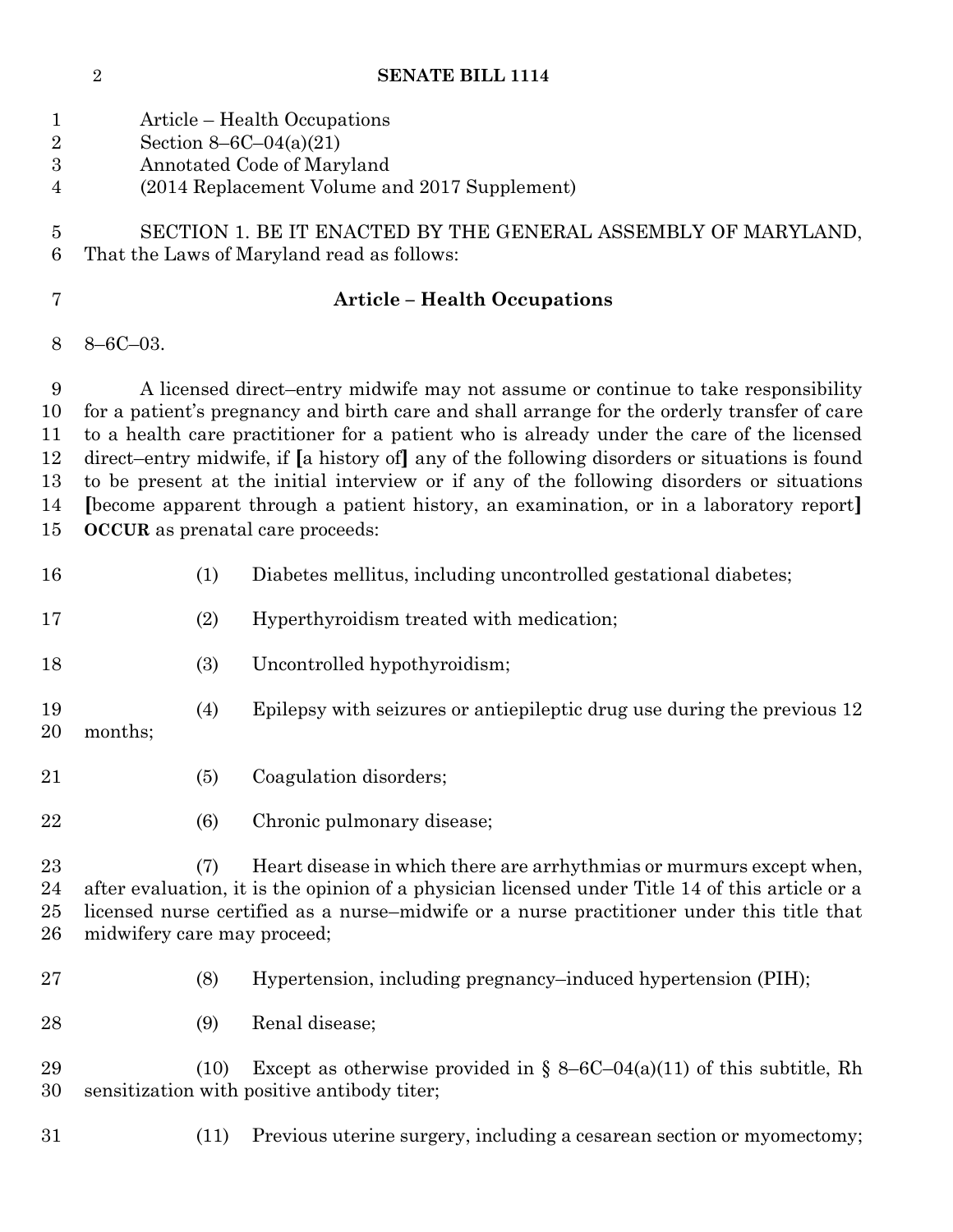# **SENATE BILL 1114** 3

| $\mathbf{1}$             |            | (12)             | Indications that the fetus has died in utero;                                                                                                                                                                                                                               |
|--------------------------|------------|------------------|-----------------------------------------------------------------------------------------------------------------------------------------------------------------------------------------------------------------------------------------------------------------------------|
| $\boldsymbol{2}$         |            | (13)             | Premature labor (gestation less than 37 weeks);                                                                                                                                                                                                                             |
| 3                        |            | (14)             | Multiple gestation;                                                                                                                                                                                                                                                         |
| $\overline{4}$           |            | (15)             | Noncephalic presentation at or after 38 weeks;                                                                                                                                                                                                                              |
| $\overline{5}$           |            | (16)             | Placenta previa or abruption;                                                                                                                                                                                                                                               |
| 6                        |            | (17)             | Preeclampsia;                                                                                                                                                                                                                                                               |
| 7                        |            | (18)             | Severe anemia, defined as hemoglobin less than 10 g/dL;                                                                                                                                                                                                                     |
| $8\,$<br>9<br>10<br>11   | Cushing's  | (19)<br>disease, | Uncommon diseases and disorders, including Addison's disease,<br>erythematosus,<br>antiphospholipid<br>systemic<br>lupus<br>syndrome,<br>scleroderma, rheumatoid arthritis, periarteritis nodosa, Marfan's syndrome, and other<br>systemic and rare diseases and disorders; |
| 12                       |            | (20)             | AIDS/HIV;                                                                                                                                                                                                                                                                   |
| 13                       |            | (21)             | Hepatitis A through G and non-A through $G$ ;                                                                                                                                                                                                                               |
| 14                       |            | (22)             | Acute toxoplasmosis infection, if the patient is symptomatic;                                                                                                                                                                                                               |
| 15                       |            | (23)             | Acute Rubella infection during pregnancy;                                                                                                                                                                                                                                   |
| 16                       |            | (24)             | Acute cytomegalovirus infection, if the patient is symptomatic;                                                                                                                                                                                                             |
| 17                       |            | (25)             | Acute Parvovirus infection, if the patient is symptomatic;                                                                                                                                                                                                                  |
| 18<br>19                 | pregnancy; | (26)             | Alcohol abuse, substance abuse, or prescription abuse during                                                                                                                                                                                                                |
| 20                       |            | (27)             | Continued daily tobacco use into the second trimester;                                                                                                                                                                                                                      |
| 21                       |            | (28)             | Thrombosis;                                                                                                                                                                                                                                                                 |
| 22                       |            | (29)             | Inflammatory bowel disease that is not in remission;                                                                                                                                                                                                                        |
| 23<br>24<br>$25\,$<br>26 |            | (30)             | [Herpes simplex virus, primary genital infection during pregnancy, or<br>active genital lesions at the time of delivery] PRIMARY GENITAL HERPES SIMPLEX<br>VIRUS INFECTION DURING THE THIRD TRIMESTER OR ACTIVE GENITAL HERPES<br><b>LESIONS AT THE TIME OF LABOR;</b>      |

(31) Significant fetal congenital anomaly;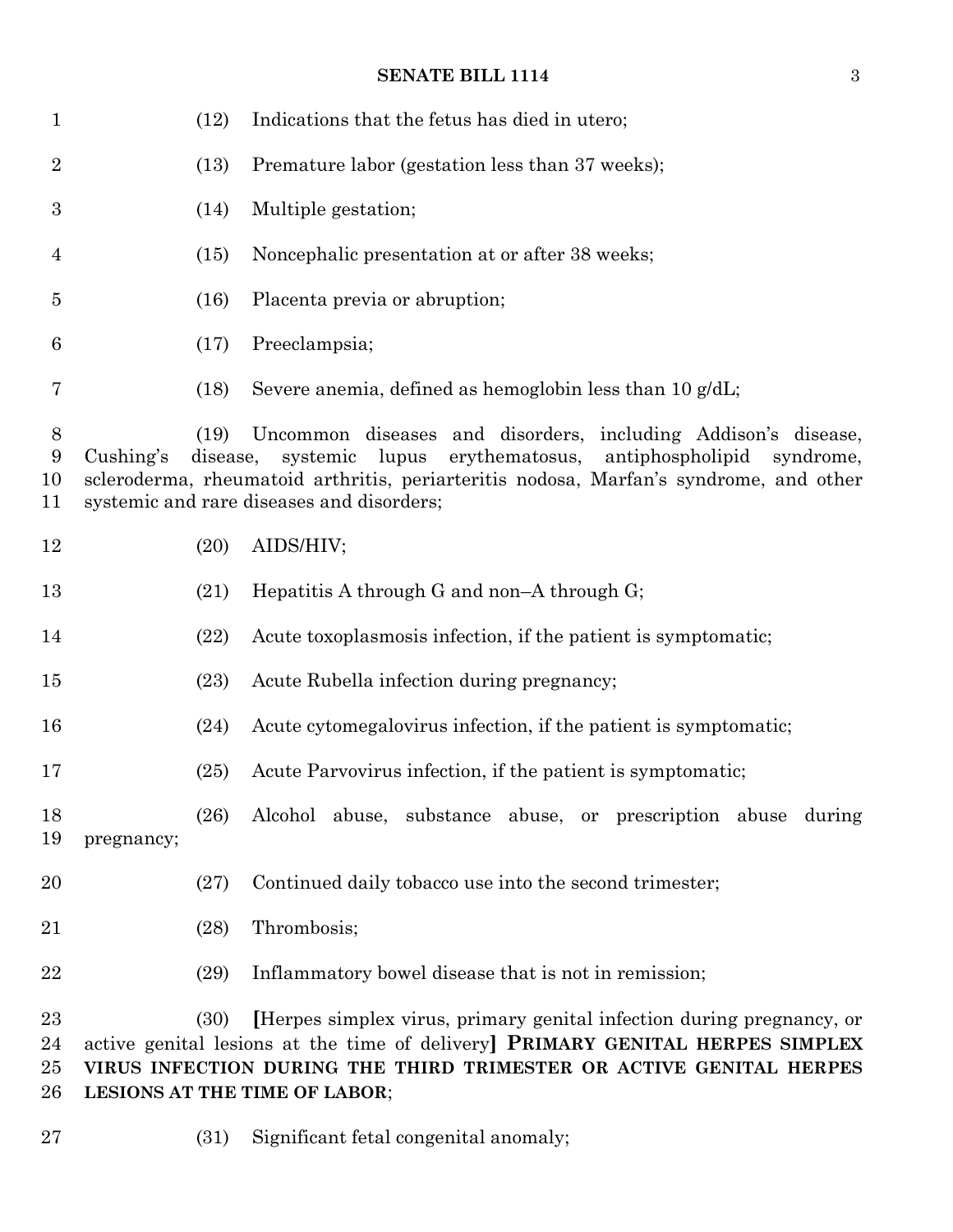|                  | $\sqrt{4}$                         |      | <b>SENATE BILL 1114</b>                                                                                                                                                                                                                                             |
|------------------|------------------------------------|------|---------------------------------------------------------------------------------------------------------------------------------------------------------------------------------------------------------------------------------------------------------------------|
| $\mathbf{1}$     |                                    | (32) | Ectopic pregnancy;                                                                                                                                                                                                                                                  |
| $\overline{2}$   |                                    | (33) | Prepregnancy body mass index (BMI) of less than 18.5 or 35 or more; or                                                                                                                                                                                              |
| 3                |                                    | (34) | Post term maturity (gestational age 42 0/7 weeks and beyond).                                                                                                                                                                                                       |
| 4                | $8 - 6C - 04$ .                    |      |                                                                                                                                                                                                                                                                     |
| 5<br>6<br>7<br>8 | (a)<br>during prenatal care:       |      | A licensed direct-entry midwife shall consult with a health care practitioner,<br>and document the consultation, the recommendations of the consultation, and the<br>discussion of the consultation with the client, if any of the following conditions are present |
| 9<br>10          | delivery.]                         |      | $\lceil(21) \rceil$ Herpes simplex virus, primary infection or active infection at time of                                                                                                                                                                          |
| 11               |                                    | (21) | ACTIVE GENITAL HERPES LESIONS DURING PREGNANCY.                                                                                                                                                                                                                     |
| 12               | $8 - 6C - 07$ .                    |      |                                                                                                                                                                                                                                                                     |
| 13<br>14<br>15   | (a)<br>direct-entry midwife shall: |      | If a patient chooses to give birth at home in a situation prohibited by this<br>subtitle or in which a licensed direct-entry midwife recommends transfer, the licensed                                                                                              |
| 16<br>17         | practitioner;                      | (1)  | Transfer care of the patient to [a] AN APPROPRIATE health care                                                                                                                                                                                                      |
| 18               | $8 - 6C - 08$ .                    |      |                                                                                                                                                                                                                                                                     |
| 19<br>20         | (f)<br>provide:                    | (2)  | On arrival at the hospital, the licensed direct-entry midwife shall                                                                                                                                                                                                 |
| 21<br>22         |                                    |      | To the accepting health care [team] PRACTITIONER, a verbal<br>(ii)<br>summary of the care provided to the patient by the licensed direct-entry midwife.                                                                                                             |
| 23               | $8 - 6C - 09.$                     |      |                                                                                                                                                                                                                                                                     |
| 24<br>25<br>26   | (a)                                |      | Before initiating care, a licensed direct-entry midwife shall obtain a signed<br>copy of the [standardized] <b>BOARD-APPROVED</b> informed consent agreement [developed]<br>in accordance with this section.                                                        |
| 27<br>28<br>29   | (b)<br><b>EVERY 4 YEARS.</b>       | (1)  | The Board, in consultation with stakeholders, shall (develop an)<br>REVIEW AND UPDATE AS NECESSARY THE informed consent agreement AT LEAST                                                                                                                          |
| 30               |                                    | (2)  | The agreement [developed] REVIEWED under paragraph (1) of this                                                                                                                                                                                                      |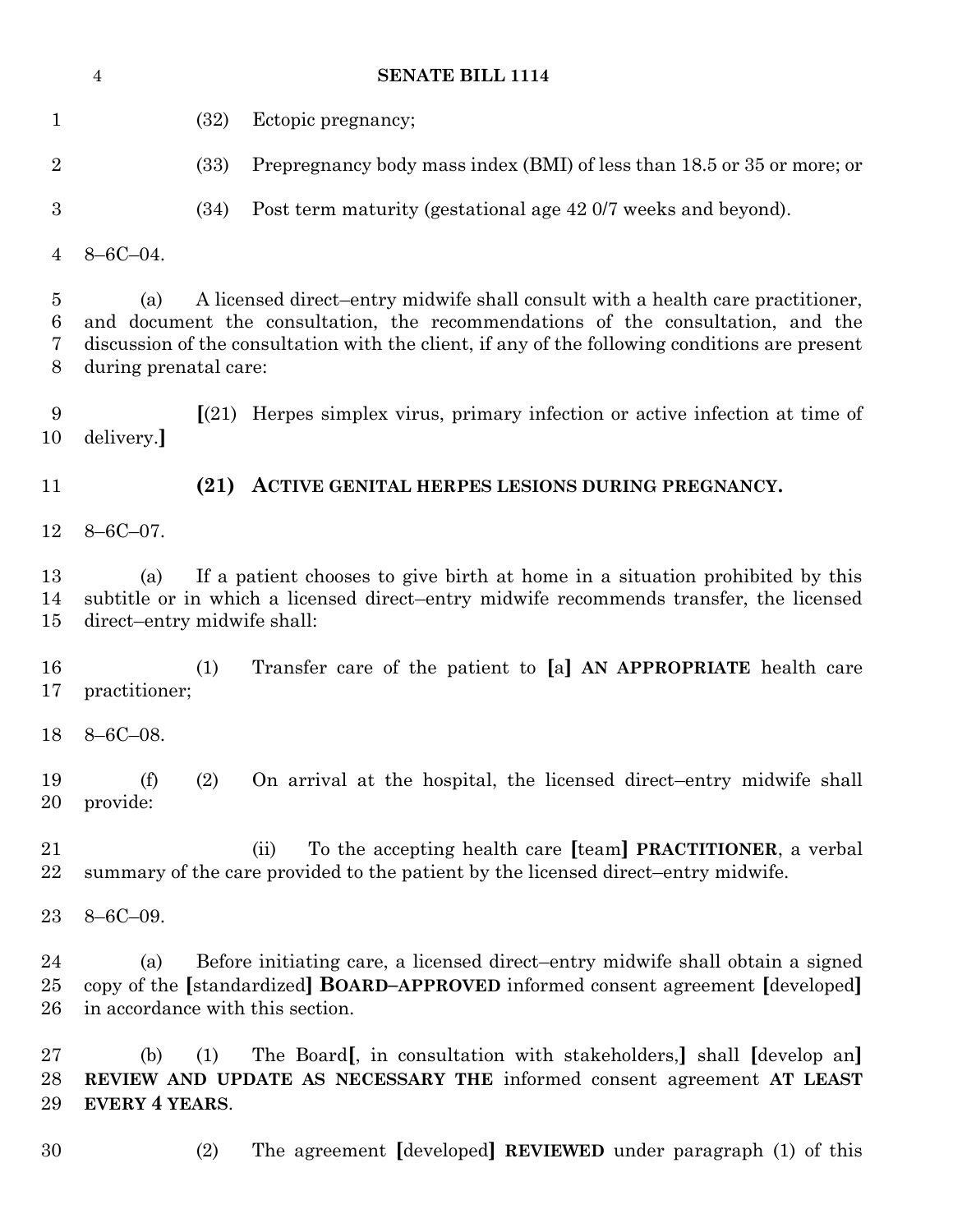### **SENATE BILL 1114** 5

| $\mathbf 1$<br>$\overline{2}$ | subsection shall include acknowledgment by the patient of receipt, at a minimum, of the<br>following:                                                                                                                                                                                                                                                                                                                           |
|-------------------------------|---------------------------------------------------------------------------------------------------------------------------------------------------------------------------------------------------------------------------------------------------------------------------------------------------------------------------------------------------------------------------------------------------------------------------------|
| $\boldsymbol{3}$              | The licensed direct-entry midwife's training and experience;<br>(i)                                                                                                                                                                                                                                                                                                                                                             |
| 4<br>5                        | Instructions for obtaining a copy of the regulations adopted by<br>(ii)<br>the Board under this subtitle;                                                                                                                                                                                                                                                                                                                       |
| 6<br>7                        | Instructions for obtaining a copy of the NARM certification<br>(iii)<br>requirements;                                                                                                                                                                                                                                                                                                                                           |
| 8                             | Instructions for filing a complaint with the Board;<br>(iv)                                                                                                                                                                                                                                                                                                                                                                     |
| 9<br>10                       | Notice of whether the licensed direct-entry midwife has<br>(v)<br>professional liability insurance coverage;                                                                                                                                                                                                                                                                                                                    |
| 11<br>12                      | A description of the procedures, benefits, and risks of home<br>(vi)<br>births, including those conditions that may arise during delivery; and                                                                                                                                                                                                                                                                                  |
| 13                            | (vii)<br>Any other information that the Board requires.                                                                                                                                                                                                                                                                                                                                                                         |
| 14                            | $8 - 6C - 10$ .                                                                                                                                                                                                                                                                                                                                                                                                                 |
| 15<br>16<br>17<br>18<br>19    | [Beginning October 1, 2016, and on each] ON OR BEFORE October 1<br>(a)<br>[thereafter] EACH YEAR, a licensed direct-entry midwife shall report to the Committee, in<br>a form specified by the Board, the following information regarding cases in which the<br>licensed direct-entry midwife assisted during the previous fiscal year when the intended<br>place of birth at the onset of care was an out-of-hospital setting: |
| 20<br>21                      | The total number of patients served as primary caregiver at the onset<br>(1)<br>of care;                                                                                                                                                                                                                                                                                                                                        |
| 22                            | (2)<br>The number, by county, of live births attended as primary caregiver;                                                                                                                                                                                                                                                                                                                                                     |
| 23<br>24                      | The number, by county, of cases of fetal demise, infant deaths, and<br>(3)<br>maternal deaths attended as primary caregiver at the discovery of the demise or death;                                                                                                                                                                                                                                                            |
| 25<br>$26\,$                  | The number of women whose primary care was transferred to another<br>(4)<br>health care practitioner during the antepartum period and the reason for transfer;                                                                                                                                                                                                                                                                  |
| $27\,$<br>28                  | The number, reason for, and outcome of each nonemergency hospital<br>(5)<br>transfer during the intrapartum or postpartum period;                                                                                                                                                                                                                                                                                               |
| 29<br>30                      | The number, reason for, and outcome of each urgent or emergency<br>(6)<br>transport of an expectant mother in the antepartum period;                                                                                                                                                                                                                                                                                            |
| 31                            | The number, reason for, and outcome of each urgent or emergency<br>(7)                                                                                                                                                                                                                                                                                                                                                          |